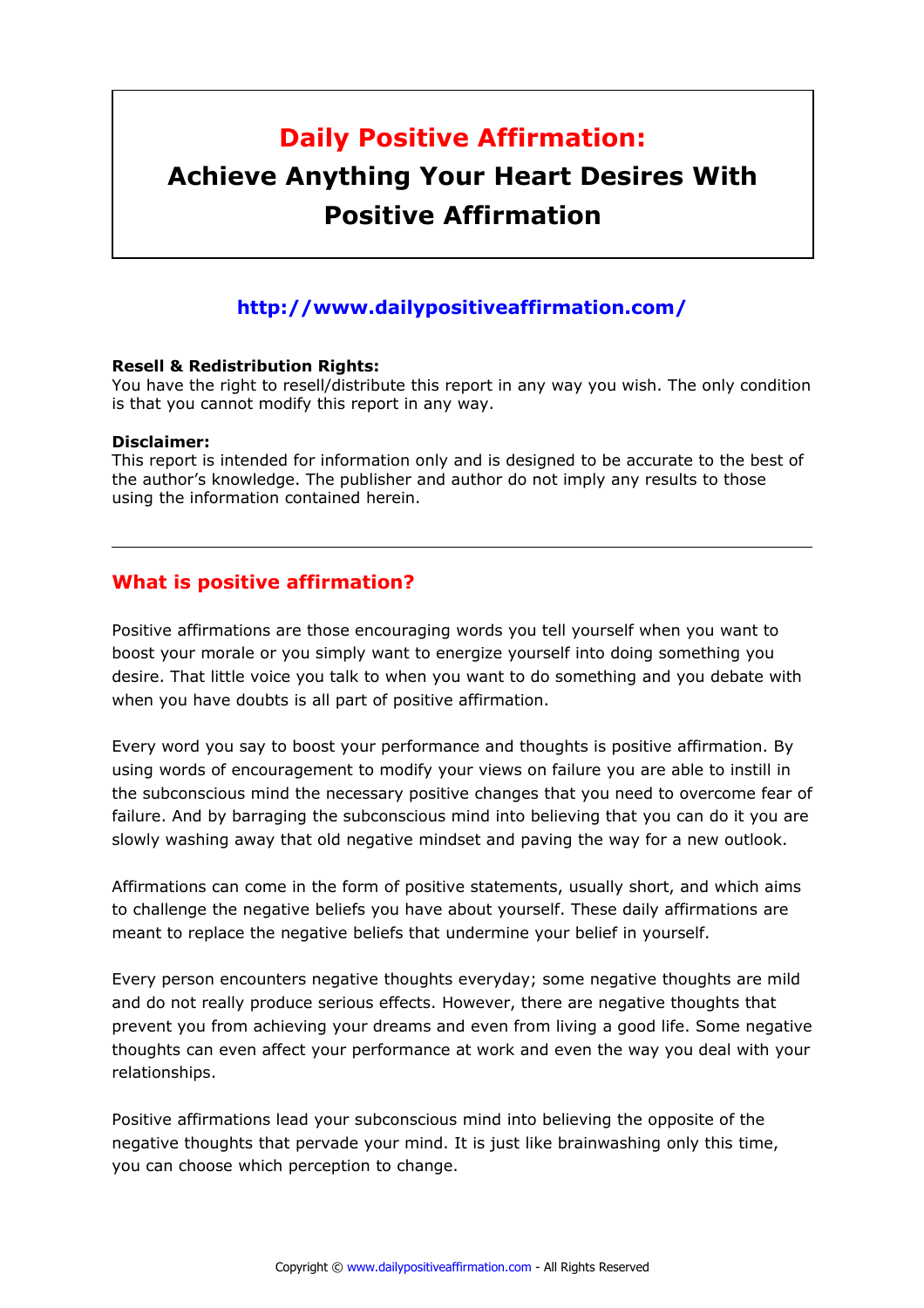Negative thoughts are the most common source of emotional baggage that causes bitterness and discontent. By using positive affirmation to change these thoughts you increase your chances of becoming successful and of leading a happy life.

## **What are the Benefits of Using Positive Affirmation?**

Affirmation can benefit not only yourself but also other people that you interact with. It relies on the principle that you can only become successful if you tell yourself "I can do that" instead of saying "I can't do that."

It also affects your energy level in a positive way. A jolly person is usually a result of a **[positive mind programming](http://www.dailypositiveaffirmation.com/salespage.html)**. Because of this, experts have always advised people to start their day with good and positive thoughts and words. Starting the day right would extend the vibrant feeling throughout the day and would even act as a multiplier effect to all other positive aspects in your life.

Affirmation brings to life a person's capabilities, strengths, talents, and skills. Constantly repeating the things that you are capable of doing and forgetting hesitant feelings that usually hinder you from pursuing a particular goal can help a lot in achieving a positive result. A light outlook, a smiling face, and a worry-free aura are usually the characteristics of very successful people. The principle of affirmation leans on the basic tenets that the mind is just so powerful and what it says is usually followed and miraculously attained by the body.

Others also believe that affirmation carries with it some mysterious effects that no intellectual being has ever successfully explained. Experts simply claim that it can easily penetrate a person's subconscious, thus affecting his actions, behavior, and attitude.

Knowing what you want, your goals, dreams, and ambitions is the first requirement when you're on the starting road to success. Affirmations must directly come from you and not from other people for it to become effective.

A person's will is so powerful that it must be nurtured by constant repetition of positive self-talk. It serves as the engine for the human body to move and move faster. The lack of it would deprive you the chance to move forward from the first level of personal growth. Always remember that any form of development would require a clear affirmation of your goal and vision.

To get the most benefit, you must use affirmations that are in the present tense. A statement in the present tense is more effective than a statement in future tense because the element of time is an important factor that can affect your behavior.

## **How Do I Use Positive Affirmation?**

Positive affirmation is a product of positive repetition. A person unknowingly creates positive affirmation when he or she learns to repeat positive words, actions, character,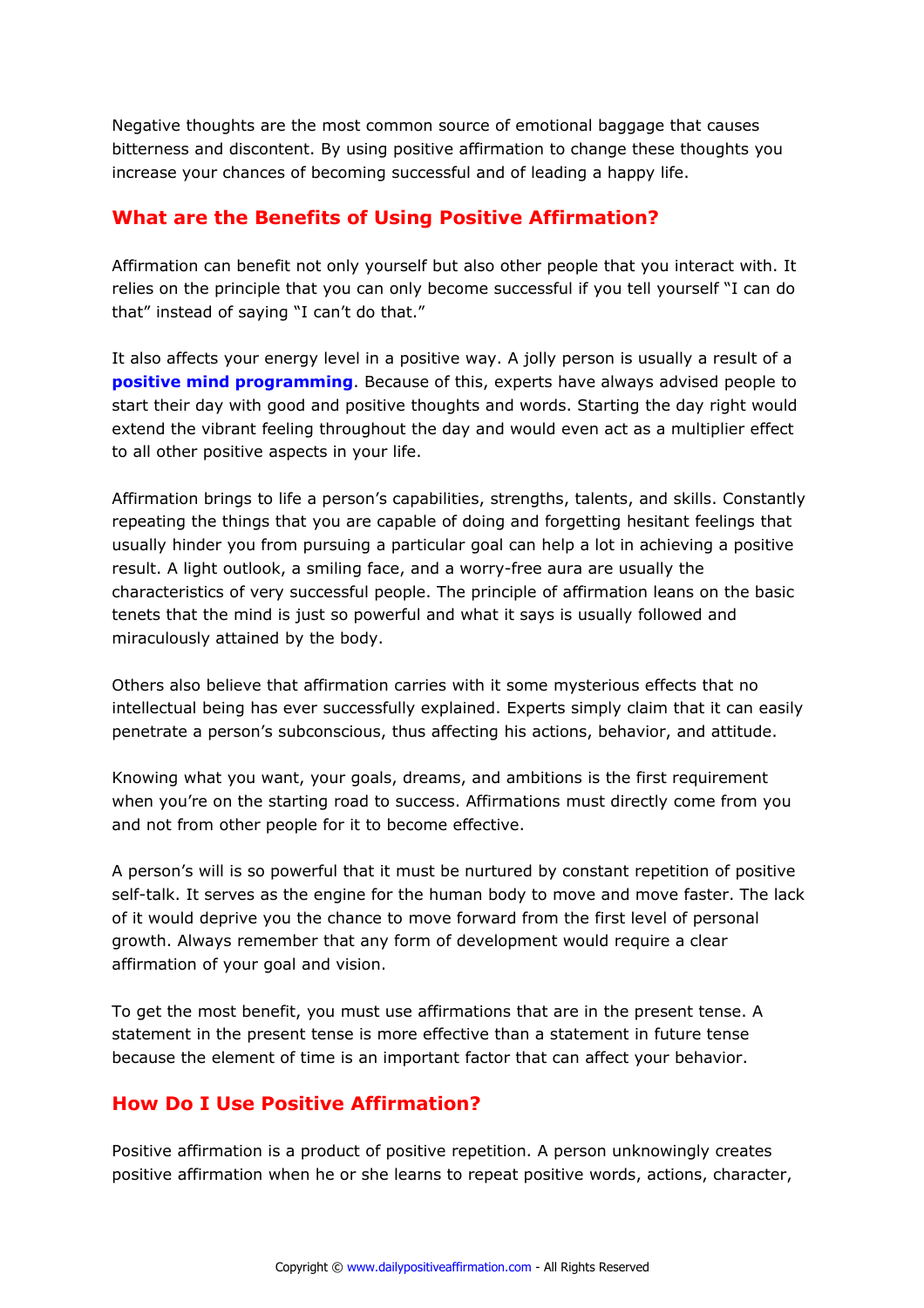behavior, and attitude until it gets into the system. It is a person's awareness of his or her thoughts, moves, and words everyday. Once a person can perfectly inject and integrate the things he or she wishes to do into action, then that person has learned to apply and make use of positive affirmation.

The best way to use it is to start with a serious reflection of what you wish to do or to become, most especially the specific areas you wish to improve on. You may be too occupied with life's comforts and threats that your thoughts might have been juggled up a bit resulting to your being undecided of which path to take. Enough time is needed for self-reflection and meditation to really figure out what the heart longs to do.

Using positive affirmation entails you to delve less on the negative aspects. Instead of thinking what you cannot do and blaming others or yourself for not having done it, it would be best to simply focus on the positive light by thinking about what you can do.

The creation of your affirmation is not done by anybody else but by yourself. From the word "affirm", it means the self creates, applies, and preserves a certain idea or thought to one's being.

One way of using it is by constantly reminding yourself about the positive things that you ought to do. Experts suggest that there is no better way to remind yourself about what you can do than by talking to yourself in front of the mirror. The most absorbed messages are those that passed through the eyes. People who talk to you straight in the eye are said to be leaving the most effective messages. It means that you tend to become more receptive if you talk to yourself once in a while and remind yourself about what your heart is longing for. Looking at yourself in the mirror can actually help you magnify the significance of the message which the subconscious mind absorbs.

Another way of using it is by saying it with passion. What comes out of the mouth is deemed powerful as it usually comes as a result of various brain processes as well as a burning desire from the heart. Keeping positive affirmations to yourself is good but it is best when it is put into words and shared with others. Passionate speakers have influenced so many people. If you are passionate enough about what you say to yourself then in due time, you would also benefit from your affirmations.

You can also use affirmation by writing them down or jotting down some important positive reminders that you can have access anytime of the day. What the eyes can see is always a good reminder to the brain and the heart as well. Writing it down not just once but several times, like 20 times, can make the affirmation more effective.

### **Key Principles for Using Affirmation Effectively**

Positive affirmations may be a powerful tool in changing your life but you need to follow the key principles to make it more effective and to maximize its benefits.

The first principle that you should bear in mind is to write the affirmation in a positive term. In order for you to achieve the most favorable effect, it is best to get rid of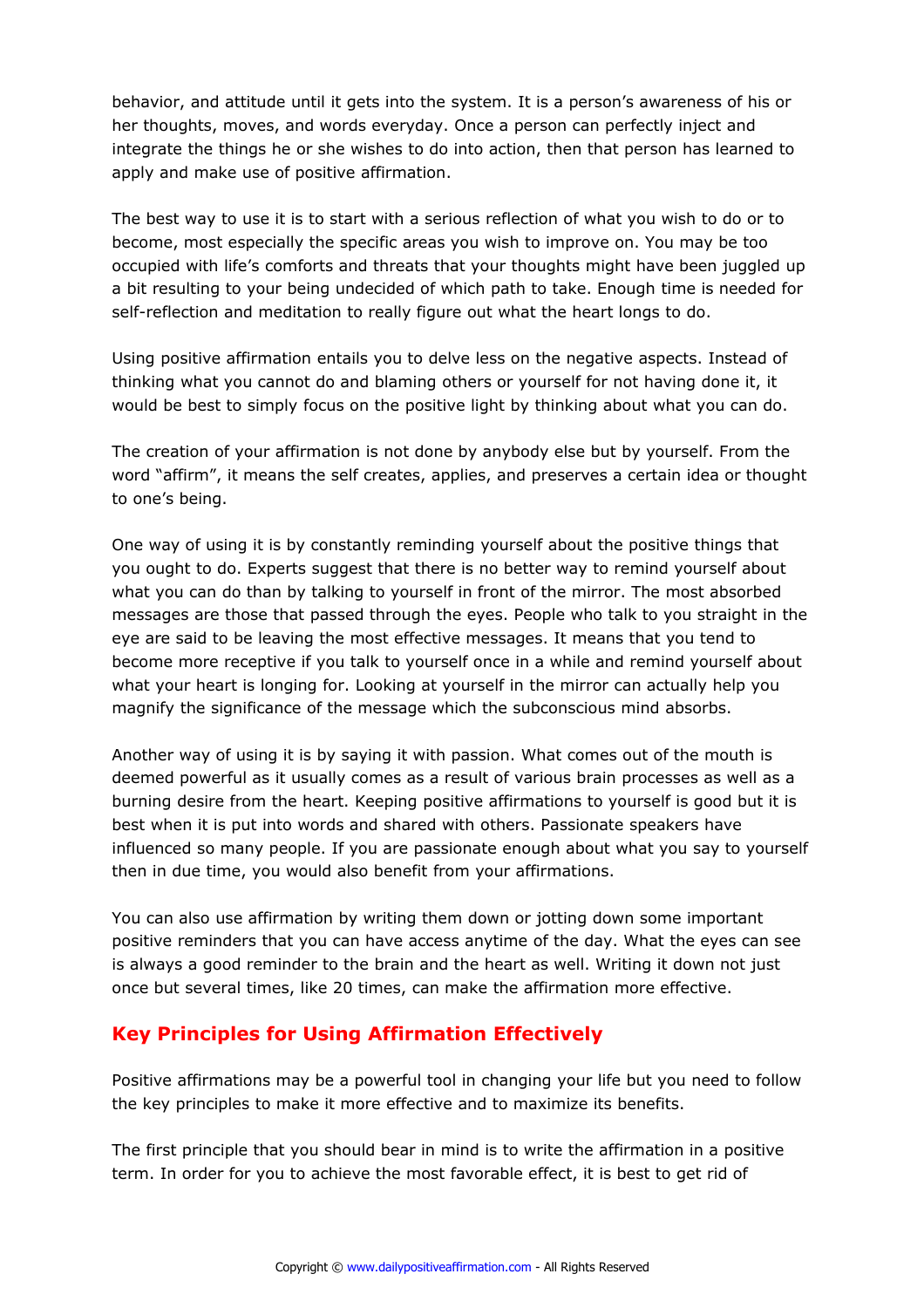negative terms like "not", "no", "can't", "won't", and others. The statement must be in itself positive in order for it to yield positive results.

Affirmation must take the present tense form as it would influence the urgency of achieving the action or reaction being sought. Thinking in present tense will push you to act on it now and not tomorrow or time in the future. This is a vital component in stressing the need for the urgency of the desired result.

Another key principle is brevity. Experts agree that an affirmation statement must be short and specific to be effective. The mind can easily absorb ideas that are easy to say and short in form. Thus, shorter positive affirmation will have a greater impact at the subconscious level than statements which are lengthy and very wordy.

Positive affirmation must be uttered and thought of repeatedly. Studies claim that repetition imprints the affirmations into a person's subconscious mind, hence supporting the belief that ideas or statements that have been stored into one's unconscious or subconscious processes can easily affect your behavior. This principle is a result of a study made and supported by Sigmund Freud who became the founder of psychoanalysis. Thus, advocates of affirmation bank on the power of the subconscious as well as the power of repetition to change a person's mindset.

Studies also link the significance of repetition to the principle of auto-suggestion, the process whereby a person trains the unconscious mind into believing something. This is done through mental association keeping a particular goal in mind. It is different from brainwashing since the origin of that particular thought or suggestion specifically comes from the individual and not from any other person. The effects of auto-suggestion can be hastened by an active mental visualization of the particular thing or action that that you want to realize.

Another key principle is the involvement of emotions. Becoming passionate about a particular goal in mind is so powerful that it can actually be the tool which will help you realize your aspirations.

Believing in your affirmation can also influence the effects that it will have in your subconscious. If you do not have a strong belief that you can achieve a particular affirmation, then you would have a hard time finding the perfect ingredient for goal realization. Having a clear objective, believing in it, and feeling confident and capable in achieving it are enough for you to keep the energy level high. A sustained energy level will help you achieve what you wish for. The intensity of the effects of affirmation is all the more heightened if you believe that it is real.

## **Guidelines for Developing Good Affirmation**

In order to affect the subconscious, affirmations should follow these guidelines.

#### **Present form**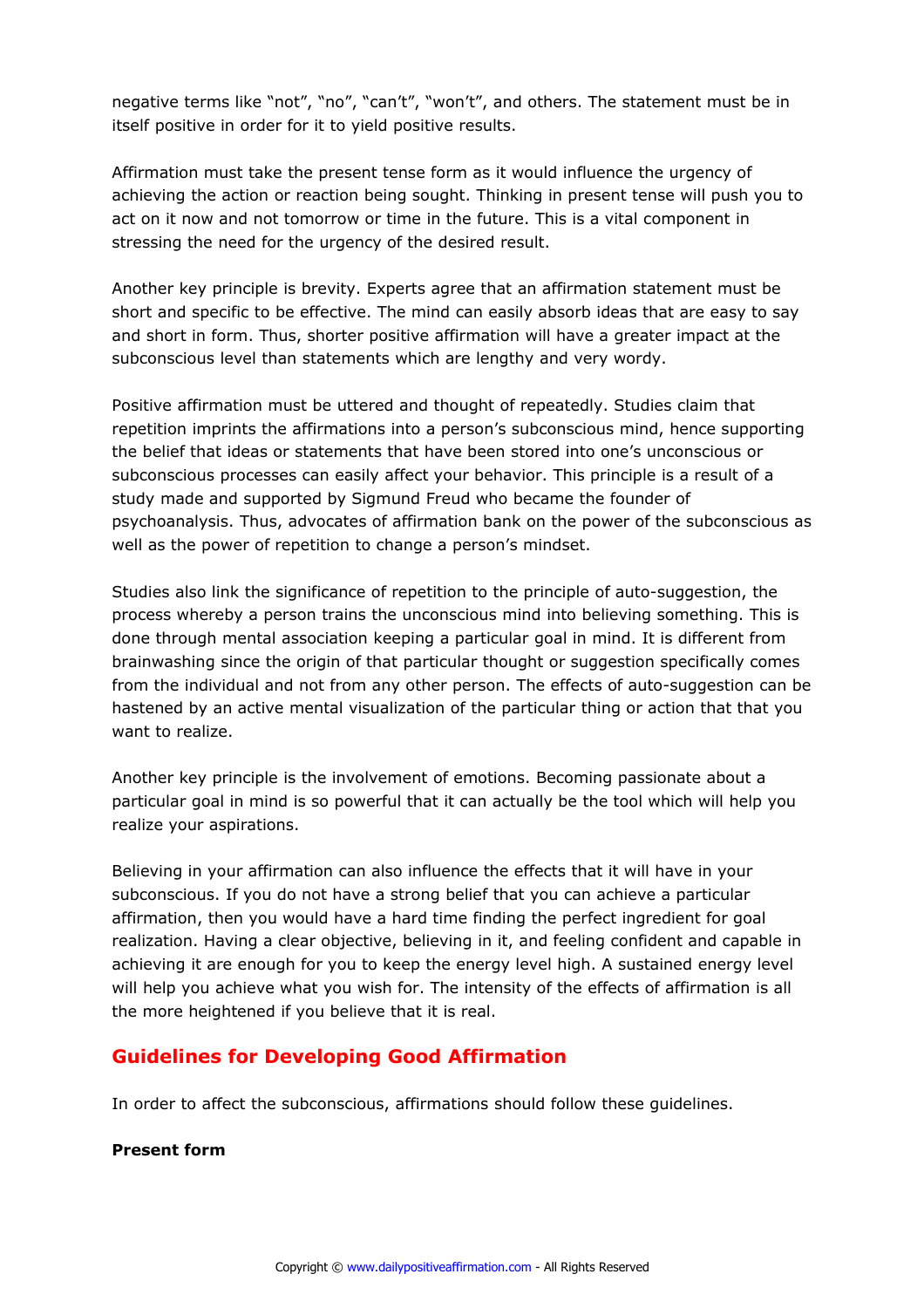The first thing to remember is that it must be in the present form. As long as you desire a particular action to achieve a particular goal, then there will always be a need to influence your subconscious mind. And if you want to make your affirmation effective, there is no better time to start and start influencing the subconscious through your positive affirmation than "now".

#### **Belief that the desire is already a reality**

Another tip to developing good affirmation is a belief that what you aim for and what you wish to do is something that has already been accomplished. Experts believe that people saying "I am becoming happy" is more effective as this conveys the message that you are already seeing the positive results of your affirmations.

#### **Positive**

The affirmation must be positive and veers away from any negative note. Creating an affirmation with the words "I am safe" is believed to be more effective than saying the words "I am not scared". The presence of the negative word "not" may affect your attitude and behavior negatively. Thus, that there is no better way to use a positive affirmation by staying positive all the time. It is also believed that the word "scared" may grab your attention more and make you think about the negative thought of not being safe often.

#### **Everyday language**

It is best to come up with a positive affirmation that fits your language style. It means that you must draft an affirmation that uses common words or terms characteristic of the language that you normally use. One important element of positive affirmation is repetition. One cannot repeat a statement which is not common or easy to utter. Instead of including difficult words, it is best for you to keep your affirmation simple and brief so that it is easily absorbed by the subconscious. Difficult words may be pleasant and attractive to hear but the very purpose of a good affirmation is not to impress anyone but rather to help you easily utter it, remember it, and practice it everyday. An action is expected to be the end-point of a positive affirmation. A simple understanding and verbalization of the affirmation would lead to the desired action.

#### **Avoid using too many words**

The affirmation must consist of simple words and it must be phrased simply. A complicated phrasing would make it difficult for you to utter the affirmation repetitively. The principle lies on the basic tenet that the subconscious mind must be exposed to the repeated affirmation so that this portion of the mind will be a venue from which the desire will come from.

Your affirmation must be specific and shows the exact action reaction you are aiming to achieve. It may convey a particular feeling that you want to feel, like a longing to feel happy, or to feel energetic, active, or feel in love. It may also be in the form of a specific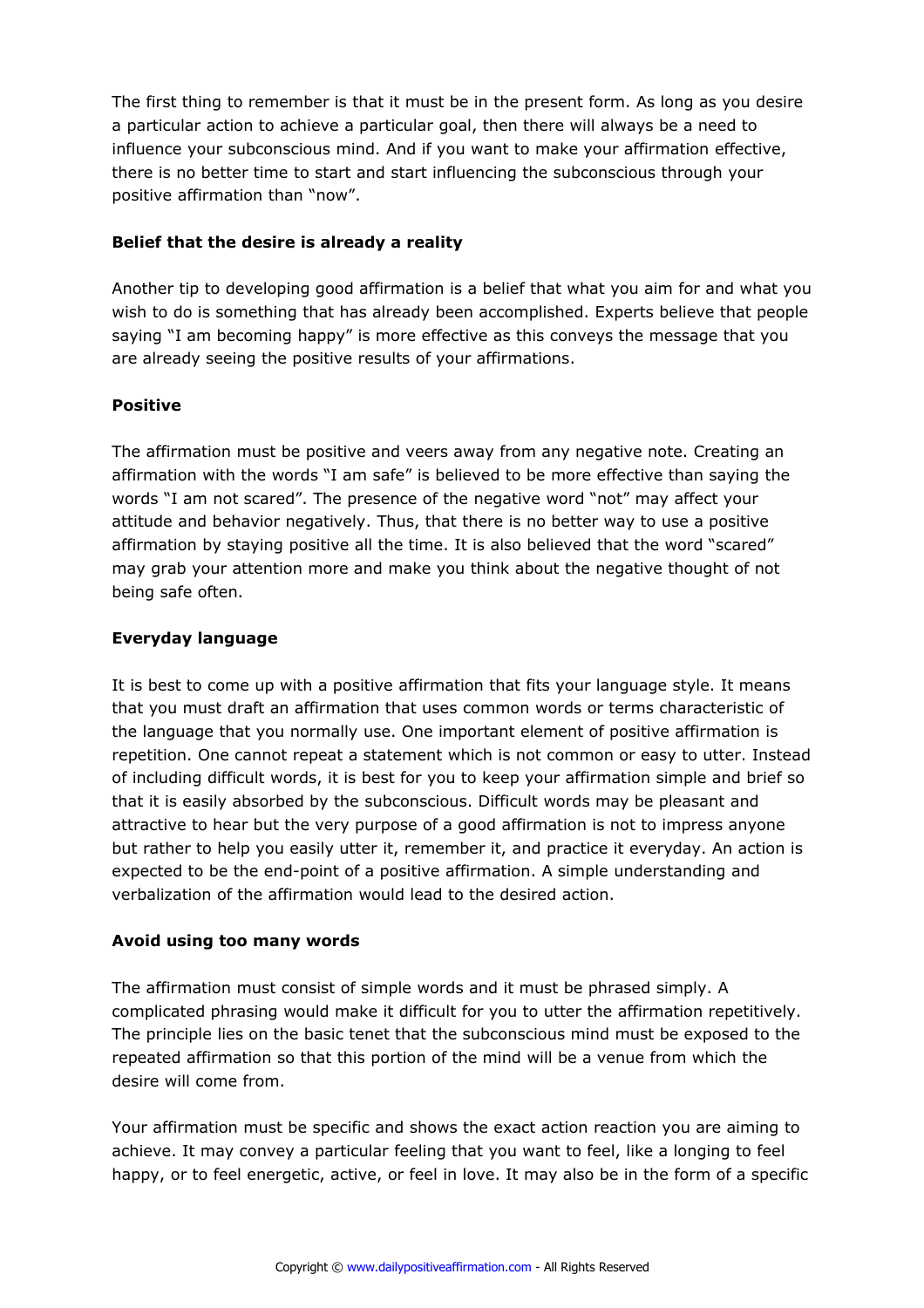action like your desire to pass an examination, find the right person, or it can even be as simple as reaching a certain destination safely.

## **What are the Types of Affirmations I can Use?**

There are many types of affirmations that you can use to achieve any particular desire. The use of any of these types can bring powerful changes in your life. You may choose a particular type of affirmation to work on every week but it is suggested not to jump on another type of affirmation unless you have already experienced the result of the previous affirmation.

The first type is the **Releasing** or **Cleansing Affirmation**. This type is used by people who want to get rid of negative stuff in their life. A person can encounter lots of bad experiences that may not easily be forgotten. These experiences negatively affect a person's well-being, behavior, and attitude. Releasing affirmations help people get rid of excess baggage or unwanted stories and experiences. Getting rid of those would free the person from the barriers of growth and healthy living. Thinking and uttering these affirmations is believed to be effective in releasing the negative toxins that stay in one's body or system. The system must then be purified.

Some of these affirmations include "I release resistance", or "I let go of the old experiences that my body no longer needs" or "I let go of the bad stories that makes me weak in dealing with life."

Another type is the **Accepting Affirmation**. This is often used by people who have a hard time accepting certain facts or realities in their life. Instead of keeping bad energy and vibes in your system, you can use this type of affirmation to enable you to accept and whole-heartedly receive the goodness of the world. It will also help you recognize that the world offers goodness, contrary to some negative perceptions claiming that the world is just so dirty it cannot provide everyone with goodness. Some of the examples of this kind of affirmations are "I allow abundance to flow through me" or "I accept peace and joy in all aspects of my life.

The third type of affirmation is the **Intending Affirmation** which will enable you to focus on your specific purpose or goal in life. This is also believed to be the basic type of affirmation that can lead to all kinds of actions or results. This is also a good basis to push for all the other dreams, or ambitions in life. You may have an affirmation that says "I live my mission" or "My intention is to love". These are powerful affirmations that will encourage you to exert your best efforts in realizing your ultimate purpose as well as all the other small ambitions you may have.

The fourth type is the **Claiming Affirmation** which can help you concentrate your energy, efforts, and actions to a particular move or goal to hasten its realization. This is one type of affirmation that relies so much on the power of the mind and heart as they release the power of claiming or acting with a particular goal in mind. It is empowering yourself with enough belief, confidence, and trust that no one can ever prevent you from reaching your goal or purpose. Some of the examples of this type of affirmation include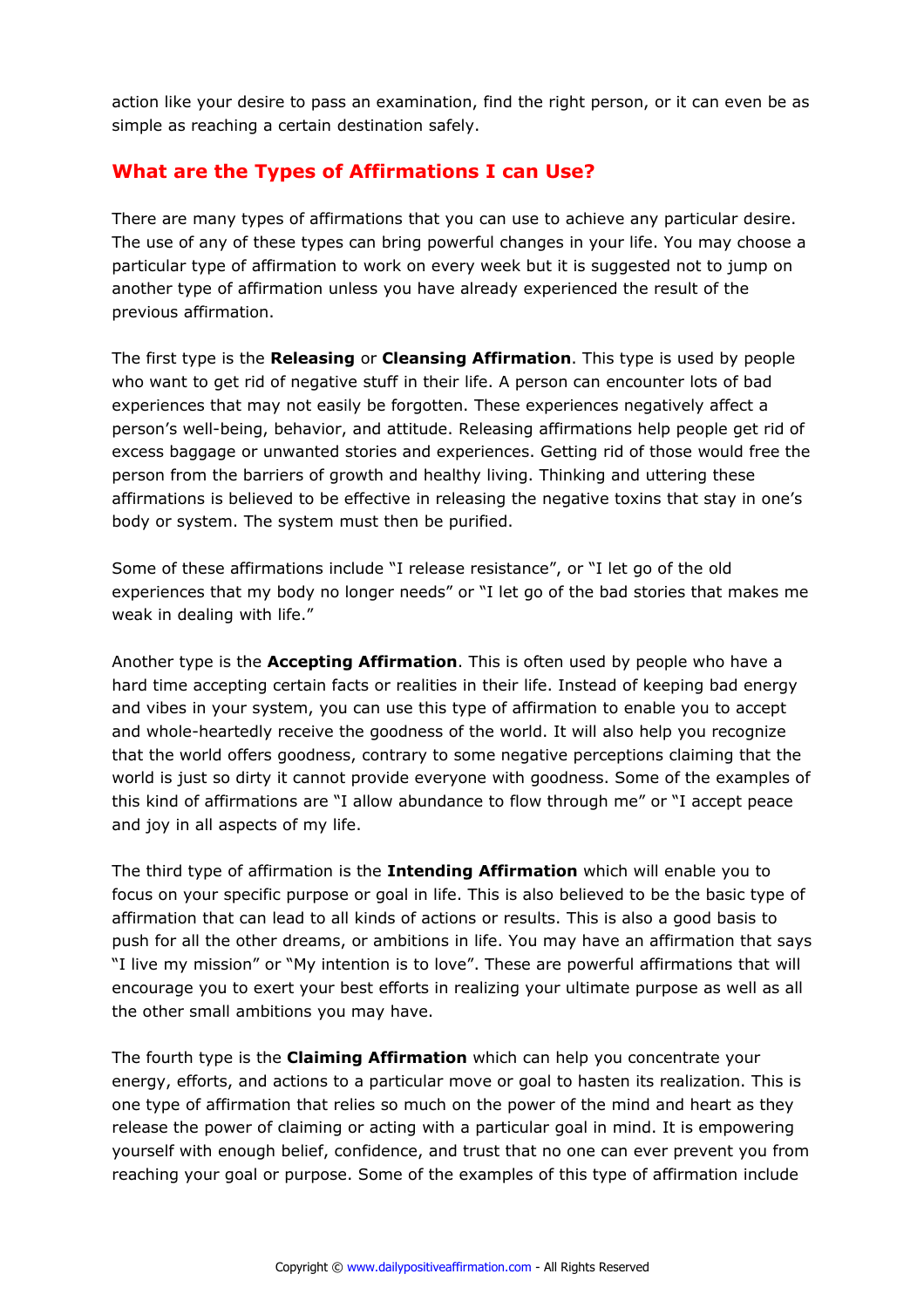"I am powerful", or "I face the world with high intention and purposeful awareness", or "I make every act and act of love."

## **Why positive affirmation works**

Have you tried psyching yourself up to getting that to-die-for contract that your boss wanted so badly? Or how about talking to yourself repeatedly and telling yourself that you can pass that difficult exam? If you have tried any of these then you, like most people around, have made use of positive affirmation to train your subconscious mind into believing that you can do whatever it is you want to achieve.

Some people are not fully aware that positive affirmation works. Unknowingly, they are already practicing it in their daily life and are already repeating their daily affirmation to help set their minds into achieving what they want to accomplish.

But does affirmation really work? The answer is a definite yes and this can be attested to by people who have been previously afraid to try new grounds and yet they are now the masters of their fates. These people were once unsure of themselves and their capabilities and yet they were able to overcome their inhibitions and perceived limitations.

Affirmation works because the words that are being repeated do not only convince the subconscious mind of what you can do but it helps you focus your mind on a certain goal or objective. The repeated words serve as a hypnosis tool that helps a person visualize the object of his want. It programs you into thinking, talking and doing the very thing which you want to achieve or to happen. By repeating your positive affirmation regularly you start to breathe and live what you wish for until it becomes real.

Do not however expect affirmation to create miracles for you in one day. While some affirmations work fast, others take time to become realized depending on a lot of factors including your mindset.

If you are bent on making it work for you, avoid negative thought because it combats the effects of positive affirmation. By focusing on positive thoughts you make way for the realization of positive affirmation. Believing in affirmation alone is the first step to making them come true.

## **Tools for using affirmations effectively**

In order to maximize the potential of affirmations, using the correct techniques and tools can help you achieve your goals sooner. There are certain tools you can use to allow positive affirmation to really sink in to the subconscious mind, and one of such tools is the **[subliminal message software](http://www.dailypositiveaffirmation.com/salespage.html)**.

Recall that affirmations influence the subconscious mind into thinking what you want to believe. It is the principle of repetition that makes affirmation so potent in changing your mindset. Hence, affirmation is at its most effective when you have a tool to